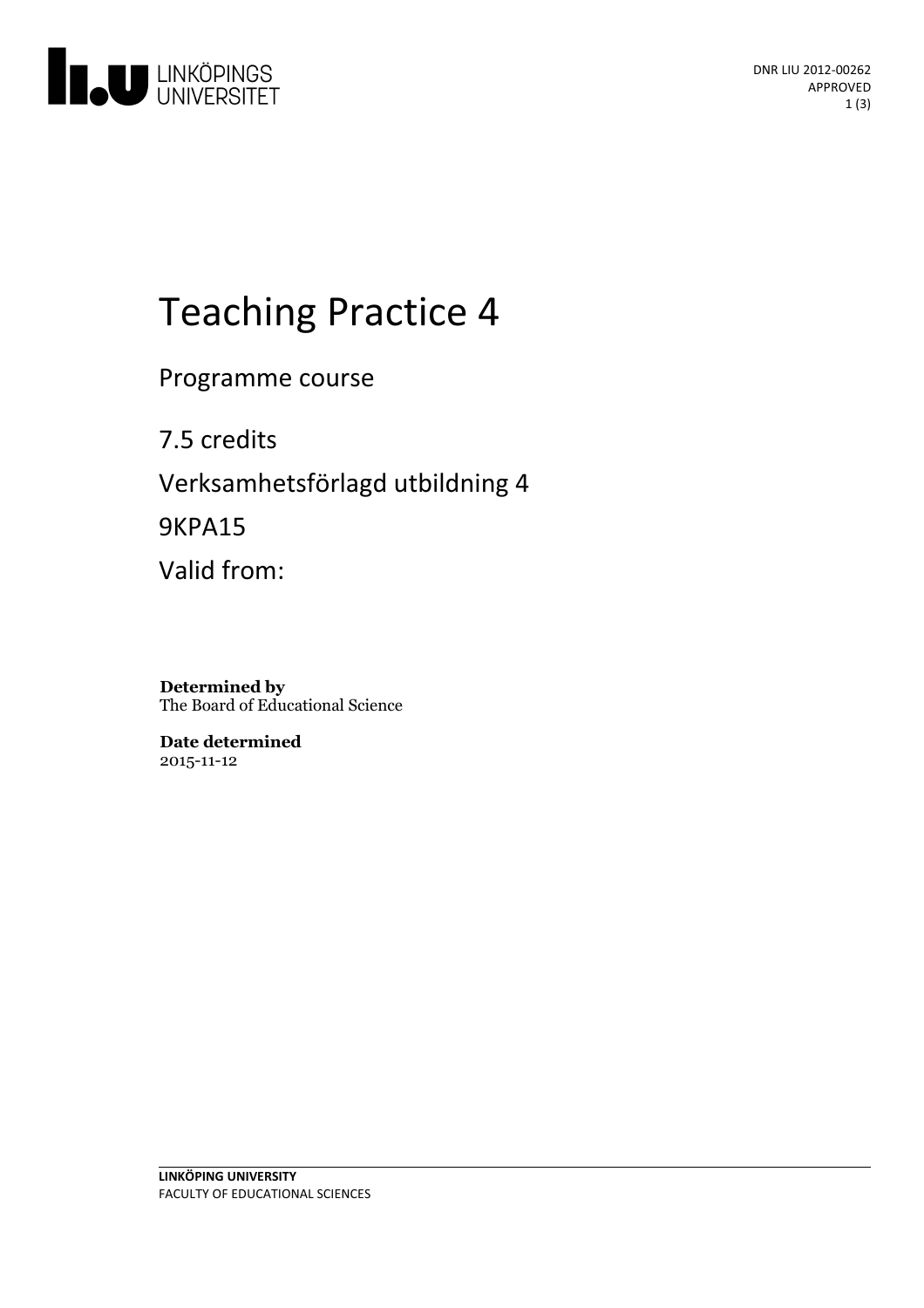Main field of study **Didactics** 

Course level

Second cycle

Advancement level

A1X

-

## Course offered for

- Complementary Educational Programme Secondary School Teacher Programme - Years 7-9
- Complementary Educational Programme Secondary School Teacher Programme - Upper Secondary

# Entry requirements

#### Examination

Applies to all courses regardless of grading scale.

Students failing an exam covering either the entire course or part of the course two times are entitled to have a new examiner appointed for the reexamination.

If the course has a three-graded grading scale (U - VG), following applies:

Students who have passed an examination may not retake it in order to improve their grades.

If the course is a VfU course, the following applies:

Examination of applied social and didactic abilities is limited to three (3) occasions.

## Grades

Three-grade scale, U, G, VG